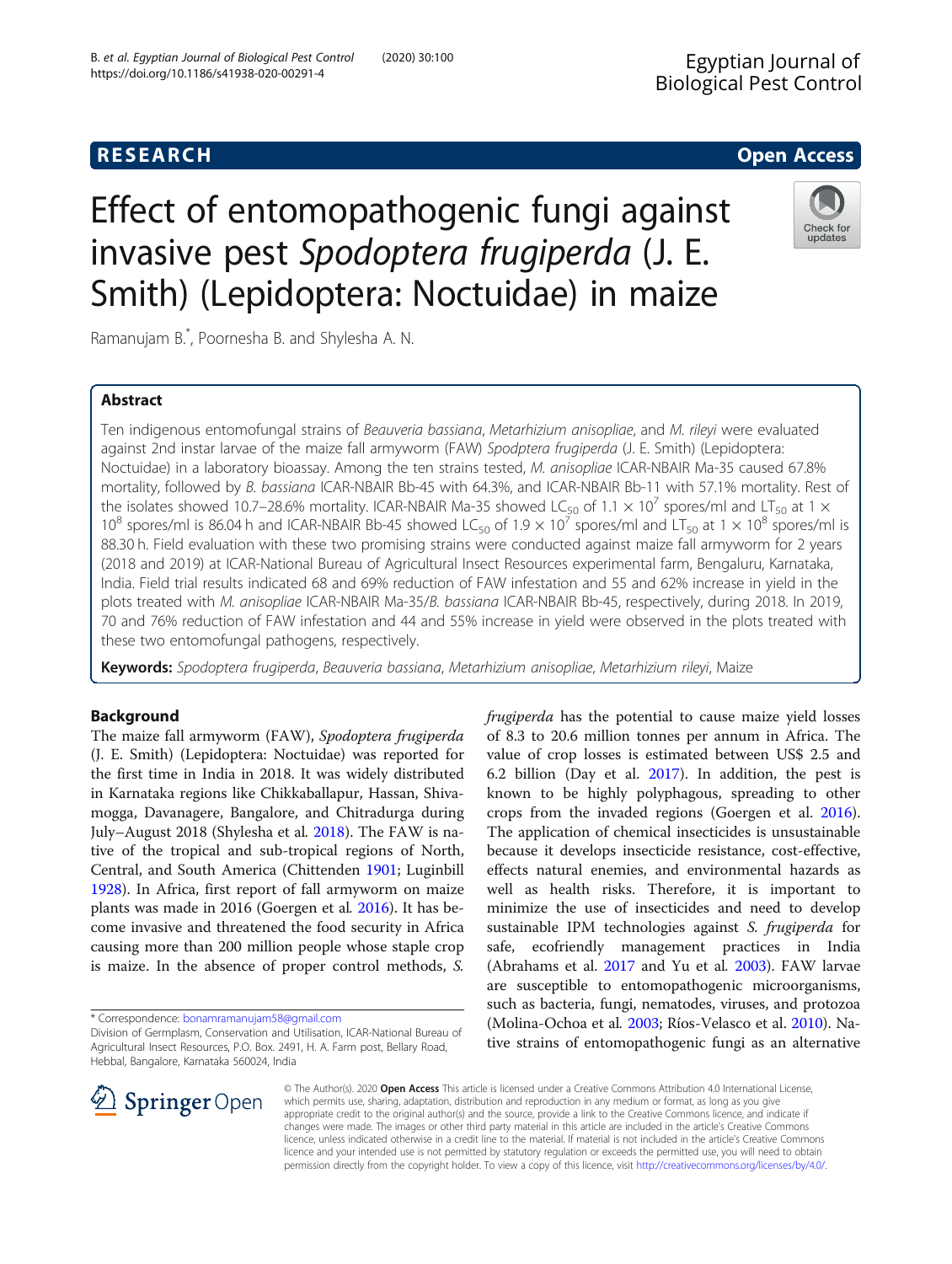<span id="page-1-0"></span>Table 1 Screening of entomopathogenic fungal isolates against fall armyworm

| Isolates                                  | % mortality*                  | Source of the isolate                                   | NCBI Genbank<br>accession number | Location       |
|-------------------------------------------|-------------------------------|---------------------------------------------------------|----------------------------------|----------------|
| Beauveria bassiana ICAR-NBAIR Bb-5a       | $28.6 \pm 0.88^{\circ}$       | Hypothenemus hampei (coffee berry borer)                | JF837134                         | Karnataka      |
| Beauveria bassiana ICAR-NBAIR Bb-11       | $57.1 + 0.10^a$               | Tetranychus urticae (red spider mite)                   | JF837121                         | Karnataka      |
| Beauveria bassiana ICAR-NBAIR Bb-45       | $64.3 \pm 1.67$ <sup>a</sup>  | Rhizosphere soil of carrot                              | JF837094                         | Tamil Nadu     |
| Metarhizium anisopliae ICAR-NBAIR Ma-4    | $21.4 \pm 0.88^{bc}$          | Plocaederus ferrugineus (cashew stem and<br>root borer) | JF837157                         | Karnataka      |
| Metarhizium anisopliae ICAR-NBAIR Ma-11   | $10.7 \pm 0.88$ <sup>bc</sup> | Agrotis ipsilon (black cutworm)                         | JF837146                         | Assam          |
| Metarhizium anisopliae ICAR-NBAIR Ma-14a  | $21.4 \pm 0.88$ <sup>bc</sup> | Rhizosphere soil of chili                               | JF837110                         | Assam          |
| Metarhizium anisopliae ICAR-NBAIR Ma-15   | $17.8 \pm 0.88^{bc}$          | Soil from termite mound                                 | JF837154                         | Assam          |
| Metarhizium anisopliae ICAR-NBAIR Ma-35   | $67.8 \pm 0.58$ <sup>a</sup>  | Soil (fallow lands)                                     | JQ518481                         | Gujarat        |
| Metarhizium rileyi ICAR-NBAIR Nr-1        | $14.3 \pm 0.00^{bc}$          | Spodoptera litura (tobacco cutworm)                     | MN907775                         | Andhra Pradesh |
| Metarhizium anisopliae ICAR-NBAIR Nr Sf-1 | $21.4 \pm 0.33$ <sup>bc</sup> | Spodoptera frugiperda (fall armyworm)                   | MN602591                         | Karnataka      |
| Control                                   | $6.67 \pm 0.88$ <sup>c</sup>  | -                                                       |                                  |                |
| CD@1%                                     | 0.590                         |                                                         |                                  |                |

\*Values in columns followed by the different letters are significantly  $(P < 0.01)$  different with each other

to chemical insecticides have to be evaluated against maize fall armyworm.

The present study was undertaken up to evaluate the entomofungal pathogens against S. frugiperda under laboratory and field-level conditions.

# Materials and methods

## Insect culture

The second instar larvae and egg patches of Spodoptera frugiperda was obtained from mass production unit of ICAR-NBAIR, Bangalore, Karnataka, India, were used for the bioassay.

#### Source of fungal cultures

Three strains of Beauveria bassiana (Balsamo) Vuillemin (Ascomycetes: Hypocreales: Cordycipitaceae) (ICAR-NBAIR Bb-5a, Bb-11 Bb-45), five strains of Metarhizium anisopliae (Metchnikoff) Sorokin (Ascomycetes: Hypocreales: Clavicipitaceae) (ICAR-NBAIR Ma-4, Ma-35, Ma-11, Ma-14a, Ma-15), and two strains of M. rileyi (Farlow) Kepler S.A. Rehner & Humber (Ascomycetes: Hypocreales: Clavicipitaceae) (ICAR-NBAIR Nr-1 and NrSf-1) derived from insect and soil samples of different geographical locations of India were maintained in the culture repository at the National Bureau of Agricultural Insect Resources (NBAIR), Bangalore, India, were used in this study. All these isolates were molecular

characterized and sequenced using ITS region and were deposited in NCBI GenBank database (Table 1).

# Laboratory bioassay

Each fungal isolate was grown on broken rice for laboratory bioassay. Spore suspension was prepared by taking 1 g of 15 days old conidiated rice in 9 ml of sterile distilled water containing 0.01% Tween 80. The suspension was filtrated through three layers of muslin cloth to get hyphal-free spore suspension, and the spore concentration was adjusted to various concentrations like  $(1 \times 10^4)$  $1 \times 10^5$ ,  $1 \times 10^6$ ,  $1 \times 10^7$ , and  $1 \times 10^8$  spores/ml) using Neubauer' s improved hemocytometer.

## In vitro screening

The 2nd instar larvae (10 larvae/replication-3 replications) of S. frugiperda were dipped in the suspension containing  $1 \times 10^8$  spores/ml for 15 s. The treated larvae were transferred into plastic containers and supplied with fresh detached maize leaves. Then the larvae were maintained under controlled conditions of 25  $\pm$  2 °C temperature and 70  $\pm$  5% relative humidity for 10 days. Fresh maize leaves were provided as a food to the larvae in 24 h interval. Controls were treated with sterile water containing 0.01% Tween 80. The observation on mortality due to fungal infection was carefully noted and recorded. The percent mortality of the larvae for each

Table 2 Concentration mortality response of entomopathogenic fungi against fall armyworm

| <b>Isolates</b>                         | $LC_{50}$ spores/ml | 95% fiducial limit                      | Slope $\pm$ SE  |       | P value | df |
|-----------------------------------------|---------------------|-----------------------------------------|-----------------|-------|---------|----|
| Metarhizium anisopliae ICAR-NBAIR Ma-35 | $.1 \times 10^{7}$  | $5.0 \times 10^{6} - 3.5 \times 10^{7}$ | $0.661 + 0.106$ | 1 035 | 0.793   |    |
| Beauveria bassiana ICAR-NBAIR Bb-45     | $1.9 \times 10^{7}$ | $7.4 \times 10^{6} - 8.1 \times 10^{7}$ | $0.589 + 0.102$ | .700  | 0.637   |    |

SE standard error,  $\chi^2$  chi square, and df degree of freedom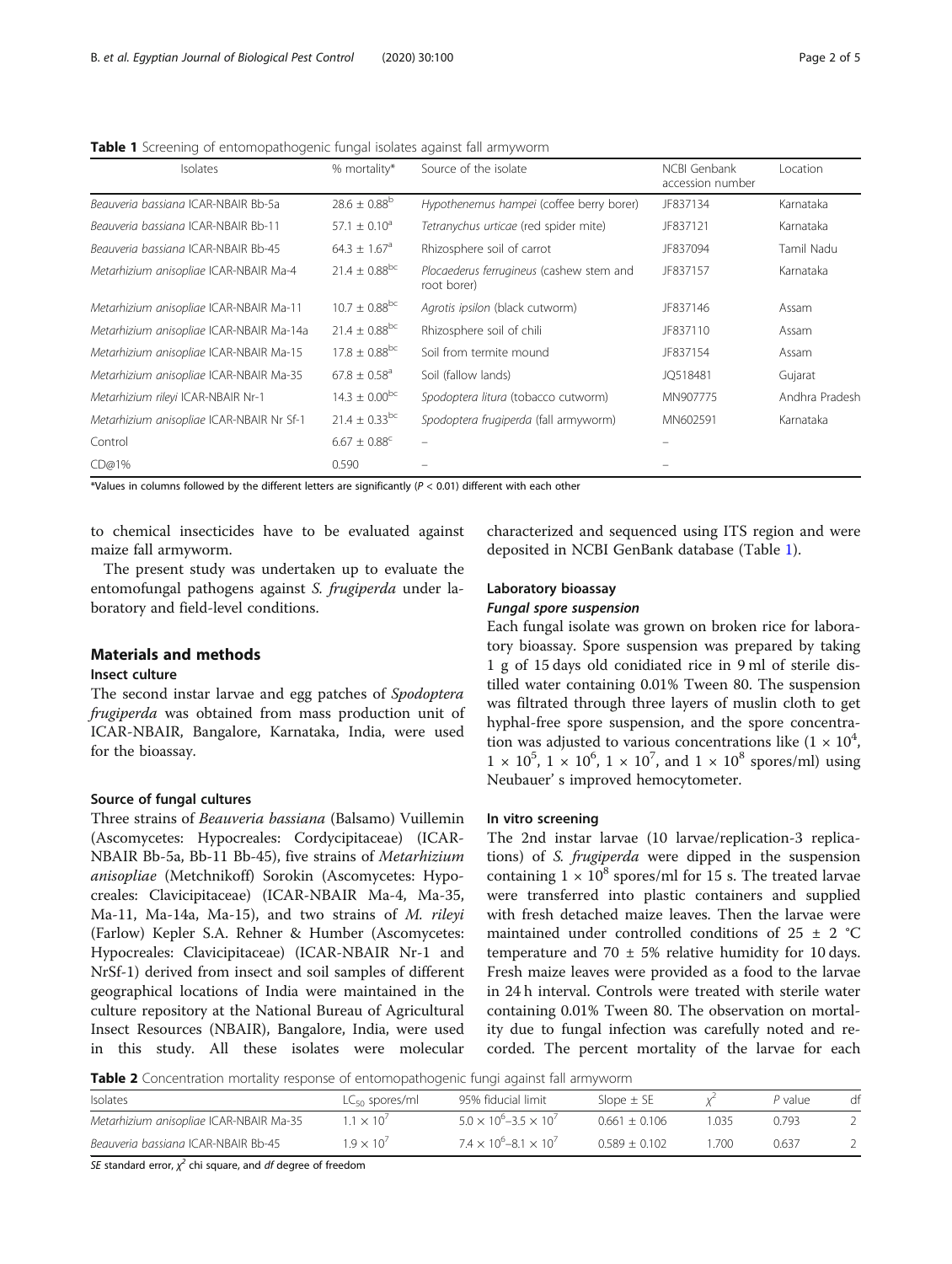<span id="page-2-0"></span>Table 3 Time mortality response of entomopathogenic fungi against fall armyworm

| Isolates                                | LT <sub>so</sub> hours | 95% fiducial limit | Slope $\pm$ SE  |      | P value | df |
|-----------------------------------------|------------------------|--------------------|-----------------|------|---------|----|
| Metarhizium anisopliae ICAR-NBAIR Ma-35 | 86.04 h                | 74.55-113.02       | $5.505 + 1.390$ | .433 | 0.488   |    |
| Beauveria bassiana ICAR-NBAIR Bb-45     | 88.30 h                | 79.10-101.31       | $6.611 + 1.255$ | .945 | 0.584   |    |

SE standard error,  $\chi^2$  chi square, and df degree of freedom

isolate was calculated using Abbott's formula (Abbott, [1925](#page-4-0)). The data were subjected to one-way analysis of variance (ANOVA) using statistical software SPSS windows version 20.0. Further studies were carried out using promising isolates.

Corrected%mortality = 
$$
\left(1 - \frac{n \text{ in } T \text{ after treatment}}{n \text{ in Co after treatment}}\right) * 100
$$

where  $n =$  insect population,  $T =$  treated,  $Co =$  control

The egg patches of S. frugiperda laid on maize leaves were used for bioassay studies of two promising strains (30 eggs/replication-5 replications). Each egg patch containing 30 eggs were dipped in the spore suspension containing  $1 \times 10^8$  spores/ml for 15 s and the treated eggs were maintained on maize leaves under controlled conditions of 25  $\pm$  2 °C temperature and 70  $\pm$  5% relative humidity until they hatched. Similarly, the eggs in the untreated control were treated using sterile distilled water and maintained on maize leaves. Observations on egg hatching were recorded carefully at 24 intervals for a period of 5 days.

#### Concentration and time mortality studies

Two promising isolates were subjected to dose and time mortality studies. Five spore concentrations  $(1 \times 10^4, 1 \times$  $10^5$ ,  $1 \times 10^6$ ,  $1 \times 10^7$ , and  $1 \times 10^8$  spores<sup>-1</sup>) were used to study  $LC_{50}$  and bioassays were carried out as described above. In case of time mortality studies, single concentration (1 ×  $10^8$  spores<sup>-1</sup>) was used to determine LT<sub>50</sub>. The dose and time to kill 50% of the population  $(LC_{50})$ and  $LT_{50}$ ) were determined by probit analysis (Finney [1971](#page-4-0)). Statistical analysis was done using SPSS windows version 20.0.

# Field evaluation

The field trials were carried out using 2 promising strains of B. bassiana ICAR-NBAIRBb-45 and M. anisopliae ICAR-NBAIRMa-35 on maize FAW at ICAR-NBAIR Attur Farm, Bengaluru, Karnataka, India, during 2018 (November to February) and 2019 (June to September).

The field trials were laid out in completely randomized block design with 3 treatments and eight replications using maize hybrid variety (BRMH-1) obtained from Karnataka State Seeds Corporation, India, for this study. The maize seeds were sown manually in the experimental plot with a plot size of  $5 \text{ m} \times 6 \text{ m}$  for each treatment and spacing of  $60 \text{ cm} \times 30 \text{ cm}$  were maintained and irrigated regularly. All the agronomic practices with recommended doses of fertilizers were followed to maintain good plant health till harvest of crop as per package of practice by UAS, Bengaluru, Karnataka, India, and harvesting was done manually. The talc formulations of these isolates were applied at the dose of  $5 \text{ g/l}$  (1 × 10<sup>8</sup> Cfu/g) during 20, 30, and 40 days after sowing (10 days interval) of maize seeds in the experimental field during both the seasons as soon as pest incidence was observed. Pre- and postobservations on number of plants infested with FAW were recorded after 5 days of treatment. The plant infestation with FAW was recorded based on the number of plants infested by FAW out of 120 plants (15 plants per replication in each treatment, total 120 plants). The percent reduction in plants infestation by FAW was calculated. Yield was recorded at the time of crop harvest for each treatment. The data was subjected to statistical analysis for drawing inferences using SPSS windows version 20.0. Significant level was set at 0.05 and the means were separated by Turkey test.

Table 4 Field evaluation of entomofungal pathogens against fall armyworm in maize during 2018

| Treatments                                     | Pre-treatment<br>Fall armyworm incidence before first spray |       | Post-treatment*<br>Fall armyworm incidence after three sprays |                       |                    |
|------------------------------------------------|-------------------------------------------------------------|-------|---------------------------------------------------------------|-----------------------|--------------------|
|                                                | Infested plants by FAW Plant infestation (%)                |       | Infested plants by FAW                                        | Plant infestation (%) | Q/ha               |
| T1: Metarhizium anisopliae ICAR-NBAIR Ma-35 82 |                                                             | 68.33 | 24.33 <sup>a</sup>                                            | 20.28 <sup>a</sup>    | 27.08 <sup>a</sup> |
| T2: Beauveria bassiana ICAR-NBAIR Bb-45        | 79                                                          | 65.83 | 25.67 <sup>a</sup>                                            | 21.39 <sup>a</sup>    | 22.68 <sup>a</sup> |
| Control                                        | 77                                                          | 64.17 | $80.33^{b}$                                                   | 66.94 <sup>b</sup>    | $10.18^{b}$        |
| CD@5%                                          | <b>NS</b>                                                   | NS.   | 0.220                                                         | 0.568                 | 0.588              |
| CV                                             |                                                             |       | 9.21                                                          | 9.21                  | 12.611             |

\*Values in columns followed by the different letters are significantly ( $P < 0.01$ ) different with each other NS non-significant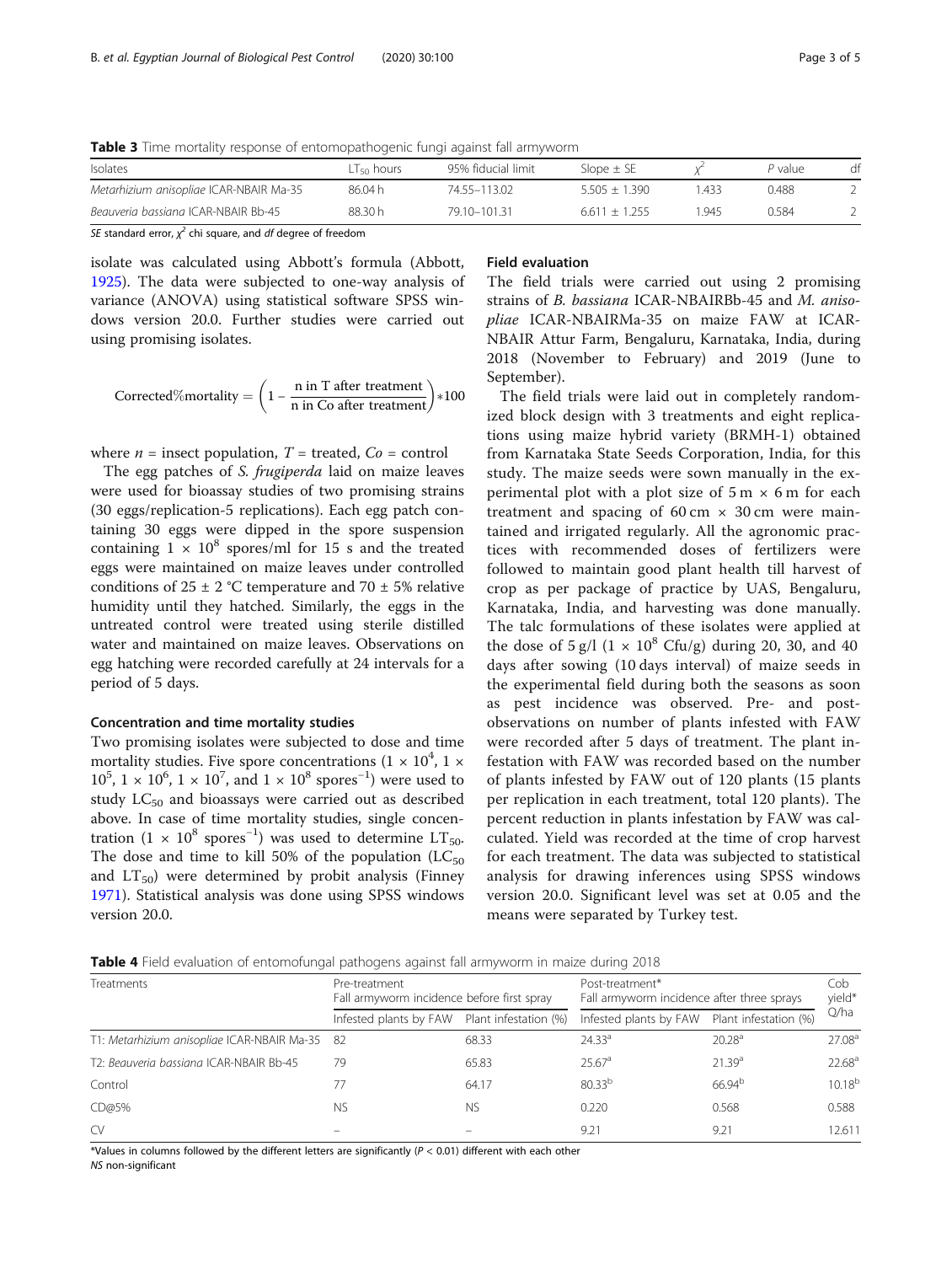**Table 5** Field evaluation of entomofungal pathogens against fall armyworm in maize during 2019

| <b>Treatments</b>                                 | Pre treatment<br>Fall armyworm incidence before first spray |                       | Post treatment*<br>Fall armyworm incidence after three sprays | Cob yield*<br>Q/hectare |             |
|---------------------------------------------------|-------------------------------------------------------------|-----------------------|---------------------------------------------------------------|-------------------------|-------------|
|                                                   | Infested plants by FAW                                      | Plant infestation (%) | Infested plants by FAW                                        | Plant infestation (%)   |             |
| T1: Metarhizium anisopliae<br>ICAR-NBAIR Ma-35    | 47                                                          | 39.17                 | $14.0^{\circ}$                                                | 11.67 <sup>a</sup>      | $30.52^a$   |
| T2: Beauveria bassiana<br><b>ICAR-NBAIR Bb-45</b> | 51                                                          | 42.5                  | $17.33^{a}$                                                   | $14.44^{a}$             | $24.33^{b}$ |
| Control                                           | 50                                                          | 41.67                 | 58.67 <sup>b</sup>                                            | $48.89^{b}$             | $13.52^c$   |
| CD@5%                                             | <b>NS</b>                                                   | <b>NS</b>             | 0.235                                                         | 0.607                   | 0.321       |
| CV                                                |                                                             |                       | 12.048                                                        | 12.038                  | 6.364       |

\*Values in columns followed by the different letters are significantly  $(P < 0.01)$  different with each other

NS non-significant

#### Results and discussion

### Laboratory bioassay

Among the ten strains tested, M. anisopliae ICAR-NBAIR Ma-35 caused 67.8% mortality followed by B. bassiana ICAR-NBAIR Bb-45 with 64.3% and Bb-11 with 57.1% mortality. The rest of the strains showed 10.7–28.6% mortality (Table [1](#page-1-0)). No mortality was observed on FAW eggs when treated with these promising isolates. García et al. ([2011\)](#page-4-0) reported 96.6 and 78.6% mortality with B. bassiana and M. anisopliae strains, respectively on 2nd instar larvae of the FAW at a concentration of  $1 \times 10^9$  conidia/ml. Aktuse et al. ([2019](#page-4-0)) reported that, M. anisopliae isolates showed 92 and 97% mortality on FAW eggs and neonate larvae, respectively, and were less susceptible to 2nd instar larvae of FAW, whereas only B. bassiana showed 30% mortality on 2nd instar larvae of FAW in Kenya. Cruz-Avalos et al. [\(2019](#page-4-0)) reported that, M. anisopliae and B. bassiana isolates showed 19 and 100% mortality on FAW eggs and neonate larvae, respectively. Morales-Reyes et al. [\(2013](#page-4-0)) reported that M. anisopliae and B. bassiana at  $10^6$ ,  $10^7$  concentrations showed in the range of 45 to 65% mortality, respectively, on the 2nd instar larvae of FAW in laboratory bioassay. Obtained results showed that B. bassiana and M. anisopliae were effective against 2nd instar larvae of FAW with 10–67% mortality where no mortality was observed on eggs. Fang et al. [\(2005\)](#page-4-0) reported that entomopathogenic fungal enzymes play an important role on virulence of insect pests, which varies with different strains.

#### Concentration and time mortality studies

ICAR-NBAIR Ma-35 showed LC<sub>50</sub> of  $1.1 \times 10^7$  spores ml<sup>-1</sup> and  $LT_{50}$  of 86.04 h and ICAR-NBAIR Bb-45 showed  $LC_{50}$  of  $1.9 \times 10^7$  spores ml<sup>-1</sup> and LT<sub>50</sub> of 88.30 h respectively (Tables [2](#page-1-0) and [3](#page-2-0)). Cruz-Avalos et al. [\(2019](#page-4-0)) found that 19 and 100% mortality was observed with B. bassiana and M. anisopliae strains, respectively, and LC<sub>50</sub> in the range of 7.4  $\times$  10<sup>4</sup> to 36 ×  $10^5$  conidia<sup>-1</sup> on FAW eggs and neonate larvae, respectively, in Mexico. Also, M. anisopliae isolate CP-MA1 at the dose of  $5.3 \times 10^5$  conidia/ml showed 72.5% mortality of 3rd instar larvae of FAW (Romero-Arenas et al. [2014](#page-4-0)).

#### Field evaluation

In 2018, significantly low percentages of plant infestation by FAW were observed after 3 sprays of M. anisopliae ICAR-NBAIR Ma-35 (20.28%) and B. bassiana ICAR-NBAIR Bb-45 (21.39%) compared to the untreated control (66.94%). Cob yield was significantly high in  $M$ . anisopliae ICAR-NBAIR Ma-35 (27.08 Q ha<sup>-1</sup>) and *B. bassiana* ICAR-NBAIR Bb-45 (22.68%) compared to the untreated control (10.18 Q ha−<sup>1</sup> ) (Table [4](#page-2-0)). In 2019, significantly lower percentage of plant infestation by FAW was observed after 3 sprays of M. anisopliae ICAR-NBAIR Ma-35 (11.67%) and B. bassiana ICAR-NBAIR Bb-45 (14.44%) than the untreated control (48.89%). Cob yield was significantly high in M. anisopliae ICAR-NBAIR Ma-35 (30.52 Q ha<sup>-1</sup>) followed by B. bassiana ICAR-NBAIR Bb-45 (24.33%) compared to the untreated control (13.52 Q ha<sup>-1</sup>) (Table 5). No other pests and diseases were observed in the treated and untreated experimental plot. The results indicate the efficacy of M. anisopliae ICAR-NBAIR Ma-35 and B. bassiana ICAR-NBAIR-Bb-45 against maize FAW. Field trial with M. rileyi (Nomuraea rileyi) against FAW in Dharwad district of Karnataka, India, showed 58–62% of pest reduction after 15 days of spraying (Mallapur et al. [2018](#page-4-0)). Obtained results showed that M. anisopliae ICAR-NBAIR Ma-35 and B. bassiana ICAR-NBAIR Bb-45 showed 68 and 69% of reduction, respectively, of FAW infestation and 55 and 62% increase in the yield in 2018, respectively. In 2019, they showed 70 and 76% of reduction of FAW infestation and 44 and 55% increase in the yield.

#### Conclusion

Based on 2-year field trials conducted in FAW infested plots in Karnataka state of India, M. anisopliae ICAR-NBAIR Ma-35 and B. bassiana ICAR-NBAIR-Bb-45 were recommended as potential isolates for management of FAW in maize crop, as the plots treated with this biocontrol agent showed minimum infestation levels of FAW and considerable increases in the yield than the untreated control.